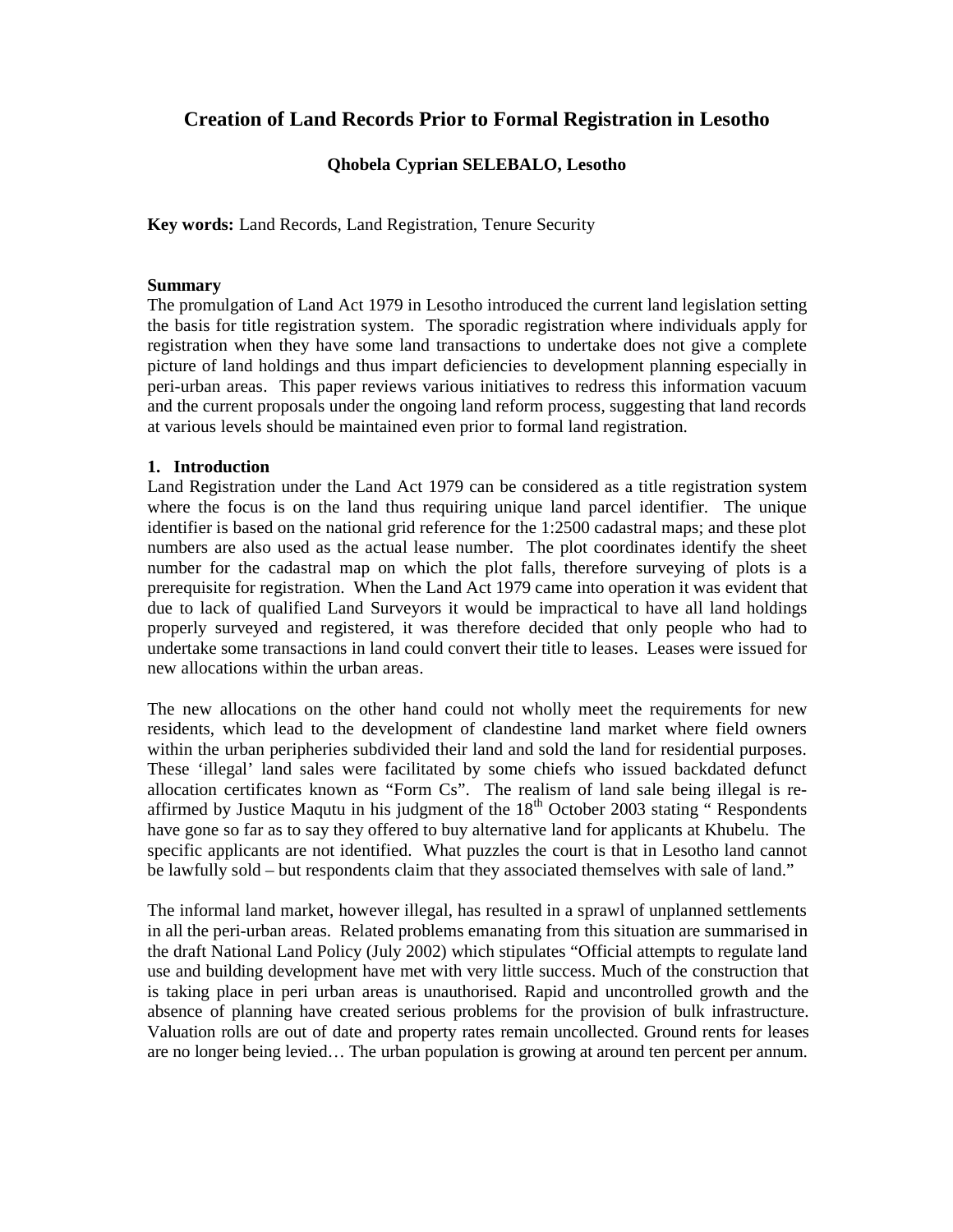The vast majority move into the unserviced informal sector in the peri-urban fringe where property tenure is insecure." The magnitude of the problem is quantified by Maseru City Council (2002) which states that "currently, as per 1999 census, the population of Maseru is about 393,154 people; and over 70% of the population live in the unplanned settlements which lack health centres, roads, clean water, high schools and many other communal facilities which go with urban development."

The informal land sales involves subdividing agricultural land and converting it into settlements and this behaviour is no longer restricted to peri-urban areas, but it is spreading to villages within the rural areas. The problems are therefore no longer that of urban planning and service delivery, but food security is threatened as a consequence of diminishing agricultural land. The ongoing decentralisation and establishment of local authorities cannot be sustained without the financial resources that can be achieved though collection of land taxes which can only be done when there are proper land records. The paper analyses various attempts to establish land records in Lesotho linking the proposals with the reforms proposed in the Land Bill 2004 due to be tabled in Parliament.

# **2. Land Records Establishment**

UNFIG (1999) defines Land registration as the process of recording rights in land either in the form of registration of deeds or the registration of title to land and Adjudication as the process whereby the ownership and rights in land are officially determined. Lesotho's registration system focuses on the land with the unique identifier defined from cadastral surveying. Title registration systems is ".an authoritative record, kept in a public office, of the rights to clearly defined units of land as vested for the time being in some particular person or body, and of the limitations, if any, to which these rights are subject. With certain unavoidable exceptions known in the English system as 'overriding interests', all the material particulars affecting the title to the land are fully revealed merely by a perusal of the register which is maintained and warranted by the State."(Simpson 1976). To ensure that the land records under the title registration systems are authoritative and warranted by State requires the lengthy processes of adjudication and surveying to cadastral standards, which are usually rigorous.

The processes of land registration in Lesotho can be quite time consuming where an example of an application made in December 1997 and lease being collected in June 2002 (Steyn 2003) is not uncommon. It is therefore not surprising to find that there have been a number of initiatives to bypass the formal land registration system and create land records that can be used for development projects. This is done in recognition that "There is evidence that efficient use of development project funds may be greatly impaired by poor land information, especially in urban areas." (Ting and Williamson, 1999).

### **2.1 Urban Sector Reorientation Project**

Land Records creation projects include Urban Sector Reorientation Project 1988, which was an urban development project supported by World Bank. The land component of this project was basically upgrading of unplanned informal settlements in the peri-urban areas, specifically Maseru South, with a view to achieving the high densities, providing basic infrastructure and thus developing a basis for land taxation, that is, income for local government of Maseru City Council. This aspect was area based with intention to replicate in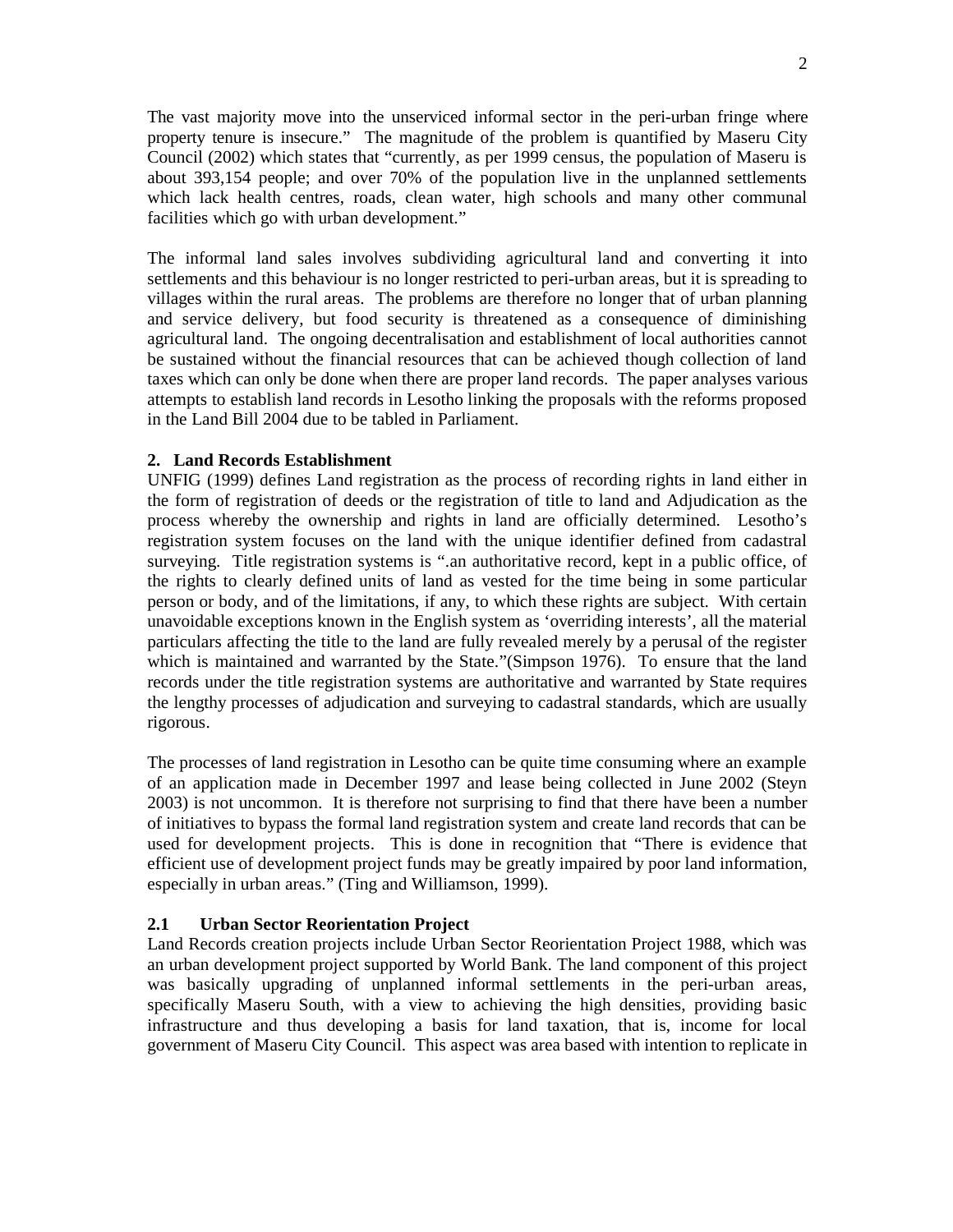other suburbs as well as other towns. The Land Records aspect recognised that it would be difficult to issue Land Act leases to all the occupants of sites in these areas since their evidence of title varied from backdated form Cs to letters of affidavit written by chiefs. The surveying of the sites was done by identification of the plot boundaries on orthophoto maps, delineating such boundaries on a plastic transparency, and issuing unique plot numbers for the sites. The owners of surveyed plots would thereafter be issued with re-validitated form Cs giving them better security than their existing informal titles. The process also included and element of re-planning and providing road and services access and land taxation as an ultimate benefit for Maseru City Council. The project did not achieve its objectives, and the accesses, which had been demarcated, were abandoned, leaving the status quo of informal and unplanned settlements. Major causes for failure of the project include that fact that the proposals in the project had no legal provisions under the Land Act 1979, meaning that the legality of the processes were questionable, this issue has been redressed in the Land Bill 2004.

# **2.2 Government policy on informal settlements**

The legality or illegality of intermediate titles in the process of upgrading informal settlements can be attributed to individual governments' will and policy to redress the informal settlements. Durand-Lasserve suggest that policies range from authoritarian to laissez-faire policies and can be viewed as falling into four major groups: The first 'authoritarian' policy would view illegally occupied land as available to the government; thus the illegal use of land is sufficient grounds for the eviction of 'irregular' occupants; The second policy would attempt to regularise illegal occupation, risking encouraging more illegal practices and might constitute 'the public powers' abdication from promoting urban law and order. The third policy would regard illegal settlements as places of marginality and social disorder, where the intervention of the public authorities could stir up severe social unrest and would therefore be avoided. The last policy would see irregular settlements as an inevitable but transitory problem that economic development and social mobility will eventually overcome, whereby a combination of laissez-faire and corrective measures is deployed (Durand-Lasserve: 1996).

Lesotho Government's policy towards the informal settlements has not been clearly defined in policy documents. The principal guidance is in clause 17 of the National Constitution (1993) which provides for "Freedom from arbitrary seizure of property (1) No property, movable or immovable, shall be taken possession of compulsorily, and no interest in or right over any such property shall be compulsorily acquired, except where the following conditions are satisfied, that is to say -….(c) provision is made by a law applicable to that taking of possession or acquisition for the prompt payment of full compensation."

In 1985 Government intervened in a project known as Mabote Project to formalise and replan informal settlements that were being developed in the Northeast periphery of Maseru city. This entailed collecting the form Cs from the informal settlers; re-planning the areas and reallocating the settlers new properly planned land parcels. This intervention was successful due partly because the settlers had not yet done substantive developments when the project started and the legality of the processes were ignored.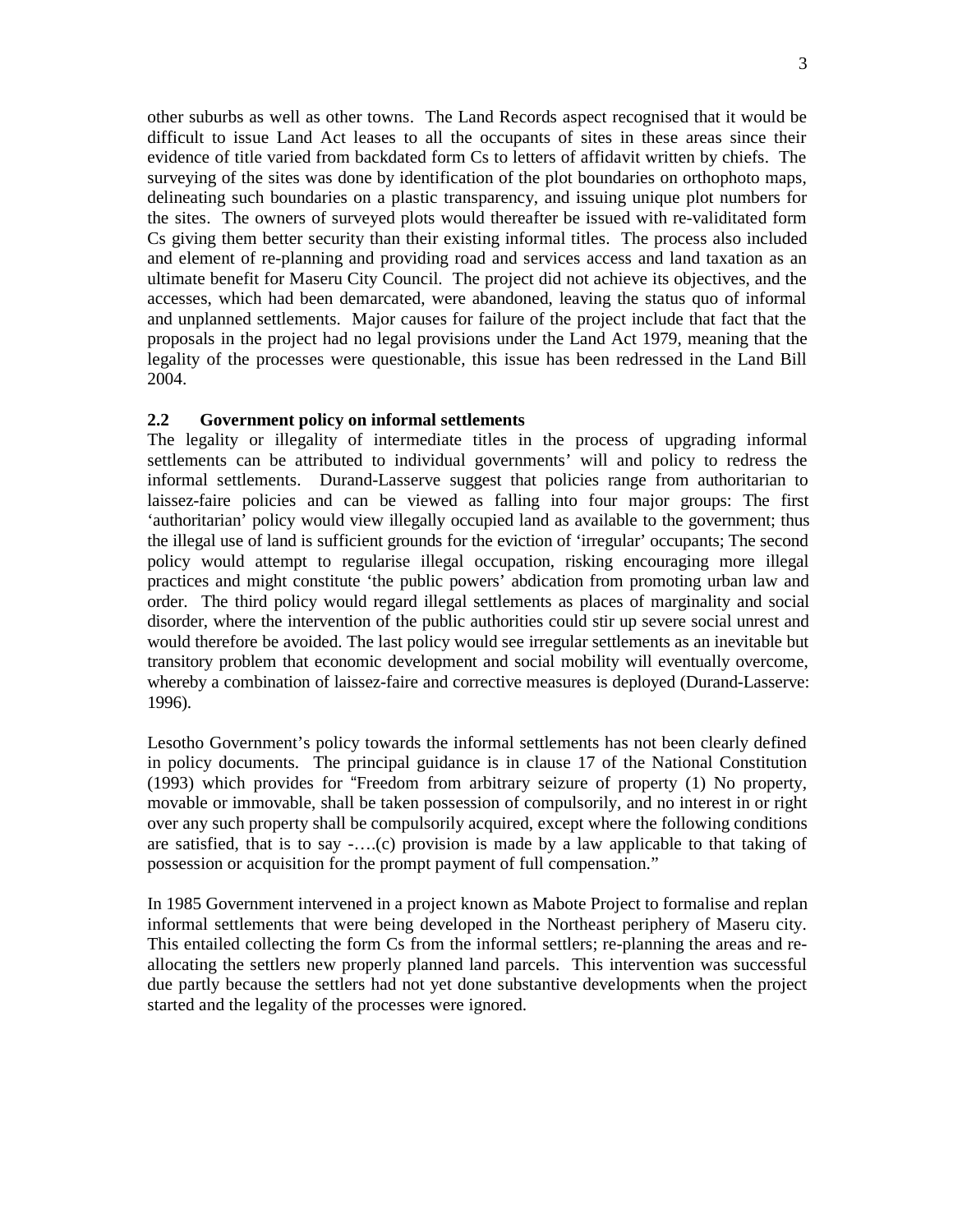In 1999, following a completion of a Maseru bypass road, government declared a corridor of about 300 metres on both sites on this road as a Selected Development Area (SDA) with the aim of ensuring that developments in that area are properly planned. However, as usual, the field owners continued to subdivided and illegally sell their land within this area. Government's intervention, this time, was to take the perpetrators to court for unlawful occupation of the land and where government won the cases, the properties in question were demolished. These approaches by the government reflect the variation of approaches from the laissez-faire to corrective measures if not authoritarian approach.

The judgement on the Loanika Moletsane and 42 others versus the Attorney General and Minister of Local Government characterizes the role that the courts of justice can play to moderate the undesirable elements of the government policies towards informal settlements. In this case L. Moletsane and 42 others, who were in the Maseru bypass road SDA, requested the court to interdict government from removing or demolishing their houses without compensation. In his judgement for the applicants the Judge intimated the need for proper land records saying, "Letters of allocation or form Cs and form C2 issued by chief cannot correspond with land registers – simply because some land registers did not always exist. Even those land registers that existed such as those of Upper Thamae Maseru have been found to have been fraudulently re-written. The case M Matabola V S Tsatako which ended in the Court of Appeal as S Tsotako V M Matabola C of A (CIV) No 10 of 1986 illustrate the point. In this case a form C (letter of allocation) had allegedly been issued several years before it was actually printed. Had it not been for the Government Printer dating the and numbering of years in which form Cs were issued, this fraud would not have been discovered." (Maqutu, 2004). This highlights the need to develop innovative approaches of creating land records that cannot be fraudulently copied to perpetuate informal settlements. Proper land records will instil confidence to users, which will impart tenure security; and government for its part, will not be seen as abdicating its responsibility of maintaining law and order.

### 3. **Current proposals for land records.**

There are a number of initiatives that are being envisaged to redress the lack of proper land records. The need for legal backup for the transitional stage of informal settlements into the formal leases in also recognized in the Land Bill 2004

# **3.1 Prevention of illegal encroachment of settlements in agricultural land**

The meeting of Cabinet on Tuesday 24 September 2002 issued a directive that a formal order be issued preventing people from building on arable land with the Principal Secretary for Ministry of Local Government being responsible for follow-up. This was in recognition of the rampant encroachment of settlements into arable land within the Country's villages and urban peripheries leading to the current decline of agricultural produce and the state of famine. As previously indicated the existing land legislation prohibits this unfortunate practice that obviates sustainable land use, yet the perpetrators of these unfortunate acts are in some cases facilitated by the very protectors of the law. Government thus, directed that relevant mechanisms to stop encroachment of settlements into agricultural land be implemented.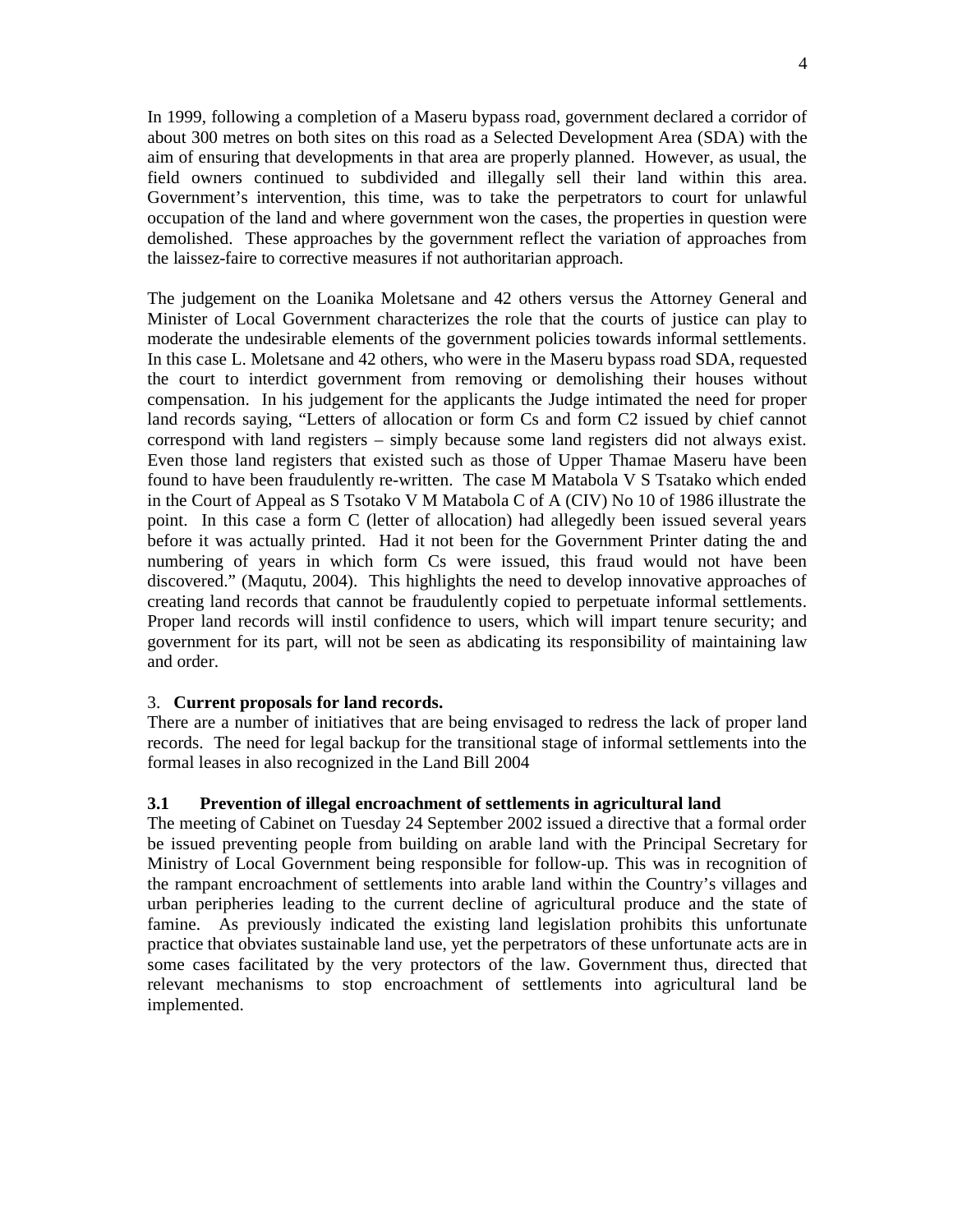The implementation strategy includes concerted sensitisation of affected communities to enlighten them about the provisions of the land law and planning initiatives where settlements are delimited from the agricultural land. Within the settlements boundaries, relevant experts summon their skills in villages planning techniques to create more sites for settlement and village amenities. Outside the settlements land use plans are developed in consultation with the affected communities. These initiatives will be further strengthened by the implementation of Local Government Act 1997, which is scheduled to be implemented by holding community councils' elections before April 2005. The Land Bill 2004 also provides the necessary legal framework for the initiative.

# **3.2 Digital Agricultural Mapping**

The Ministry of Agriculture and Food Security sought technical support from the Chief Surveyor's office to undertake mapping to facilitate block farming as part if food security initiatives. The Block farming concept is the pooling together of small individual land units into a block where one crop type can be grown thus enabling economic utilization of implements and inputs. The maps ensure that the acreage for individual land can be calculated for the purpose of sharing the outputs and reestablishment of the land boundaries once the project has terminated. In addition the commercial entities willing to support such venture require the maps indicating the areas of investment.

The proposal for the Inventory of Fields utilises simplified approaches of the Land Inventory, a concept developed for recoding land parcels prior to formal registration under the land reform project (Concept note 2004). The creation of inventory of fields would involve procurement of images required for the areas of interest, training operators on identification of field boundaries and digitising them and field completion for ground truthing and associating the fields with the actual users. Ideally the relevant databases should be established in the district offices for maintenance and inclusion of other data of interest such as annual productivity from each of the fields.

In July 2004 advertisements of tenders for production of digital orthophoto mapping covering the whole country were published. Key mapping specifications included: 1:20,000 colour photography; mapping scale 1:5000; spatial accuracy of less than 1 metre; orthophoto delivered in geo-referenced tiff files clipped to 1:5000 national map index. At this stage quotations from five suppliers have been received and they are being analysed. These land records and land transactions such as sharecropping and sub-leasing will require legal backing which is contained in the Land Bill 2004, this requirement makes it imperative that the land reform process should not be allowed to stagnate.

# **3.3 Land Inventory Concept**

The Land Inventory Concept was developed in 2000 under the Land Management and Administration component of the Agricultural Policy and Capacity Building Project (APCBP). It is a concept for acquiring and storing in a database, information about land parcels within the country. It involves acquisition of graphical and attribute data about all land parcels, but retains the inventory aspect since it does not involve adjudication and registration. However, the database can be used as a base for registration under proper legal provisions.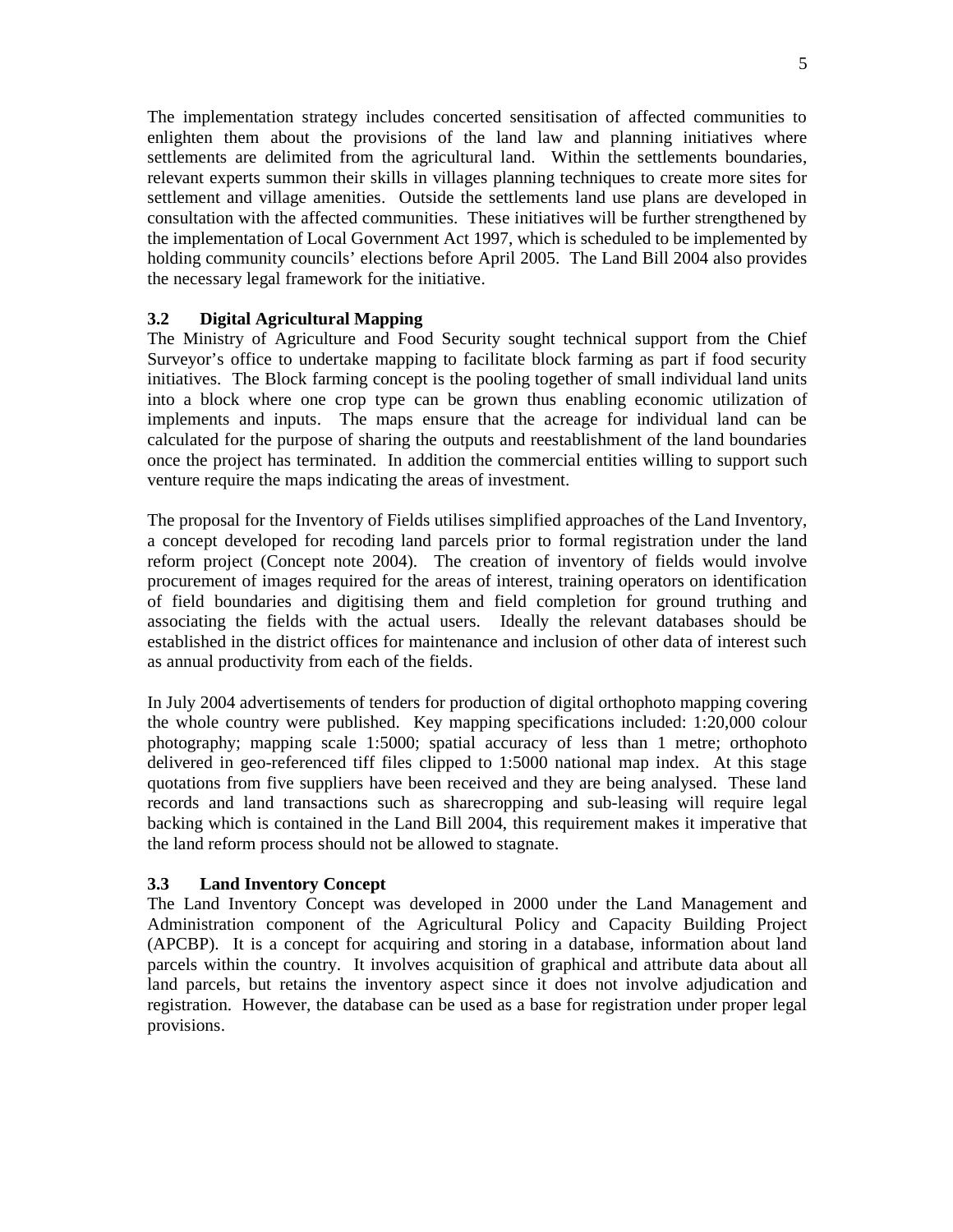The concept derives its viability from three innovative approaches of the use Digital Orthophoto Maps, Digital Plane Table (DPT), and the Land Technicians.

# **3.3.1 Digital Orthophoto Maps**

Digital Orthophoto Maps are essentially maps produced from a mosaic of orthogonally projected aerial photographs. This allows the user to identify visible details on the orthophoto map without expertise in normal map usage. The Land Inventory concepts opts for digital format to allow digitisation of visible boundaries of land parcels in a computer, thus compute the areas of each land parcel. Orthophoto is identified as ideal for this purpose by Dale who asserts "The use of aerial or satellite photography provides an alternative approach to recording property boundaries. In the case of aerial photography, as with GPS, high precision measurements can be taken allowing boundary lines to be measured to an accuracy of a centimetre or so. In order to use such techniques, the boundaries of properties must be visible from the air, either in the form of fence or hedge lines or else as markers in the ground that have been painted in such a way as to make them visible from an aircraft. Aerial surveys have the benefit of economies of scale - the more properties that are to be measured at one time the lower the unit costs; conversely if only a few boundary points are to be surveyed, the cost becomes relatively high. Aerial photography, however, facilitates the collection of other data, such as land use or the location of topographic features that may be surveyed at minimal additional cost, justifying the greater expense." (Dale, 1999)

### **3.3.2 Digital Plane Table (DPT)**

Digital Plane Table is based on an old mapping technique where a Plane Table, Alidade, Compass and Scale rule were used to produce a map. In Plane Tabling the map is produced in the field without the recourse to in-office computations and plotting as in other survey techniques. The Digital Plane Table facilitates production of land parcels maps in digital format in the field.

The components of the Digital Plane Table include the following:

- Three sets of Global Positioning Systems (GPS) consisting two rovers and one base station for determining the coordinates of the points of interest.
- Two Pen-computers linked to the rovers for delineating boundaries visible on the digital ortho-photo maps. These are essentially laptop PCs with onscreen writing facility.
- Penmap software which simplifies computation of coordinates of other points of interest which are not identifiable on the orthophoto maps.

#### **3.3.3 Land Technicians**

The survey of land parcels for registration purposes (cadastral surveying) is carried out by qualified licensed surveyors who are few within Lesotho, therefore if these were to be engaged to undertake data capture for the Land Inventory it would take just too long. The Land Technicians are not professional surveyors but people trained in the necessary aspects in order to use the DPT and undertake the data capture for the Land Inventory. The training of Land Technicians carried out by trained trainers takes three months of lectures, practicals and final test.

#### **3.3.4 Implementation of land inventory concept**

The proposal under the project was to undertake a feasibility study in a pilot project where there exists digital orthophoto mapping coverage. This was not carried out because, although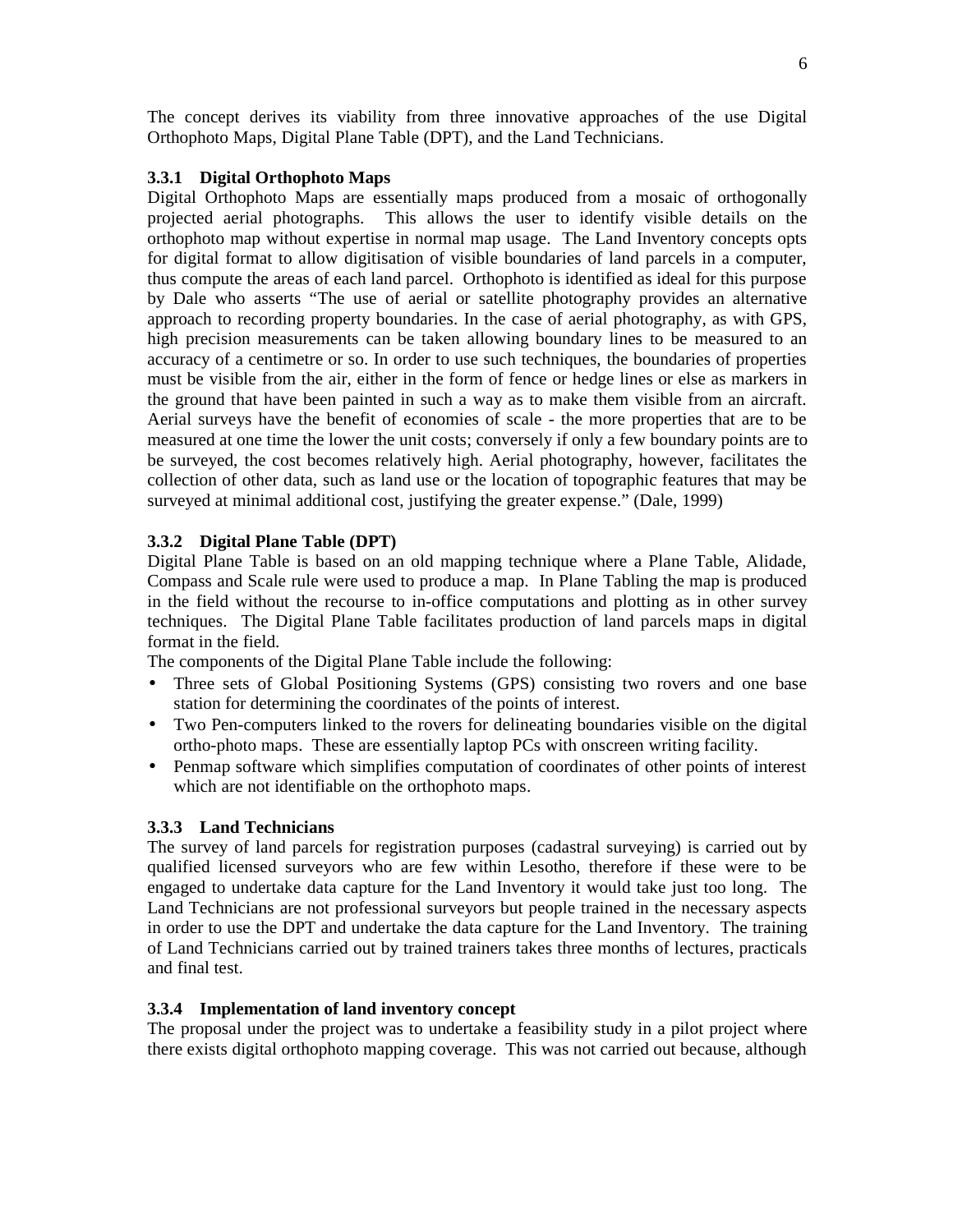Land Technicians were trained, the company supplying the DPT went bankrupt and more set could not be procured. The APCBP came to an end in December 2003, there most of the proposals developed under the project will have to be implemented as part of land reform implementation. The digital mapping coverage that is likely to result from the digital agricultural mapping will provide one of the key components for the implementation of Land Inventory concept. In supporting the implementation, back in 2000 when the concept was developed, Zuelsdorf suggests "Do what is not forbidden by law" implying the legal framework for this type of land records is not essential for implementation. However the delay in implementation could mean the legal backing will be in place, as proposed under the Land Bill 2004, when the concept is finally implemented.

# **3.4 MCC Unplanned Settlement Upgrading**

The Maseru City Council is again implementing Unplanned Settlement Upgrading project in the peripheries of Maseru. Similar to the 1988 Urban Upgrading project this phase has started in the Southwest of Maseru. The objective is "..an attempt to achieve an orderly development of the city as against the existing haphazard development that has emerged over the years." (MCC 2002). While the stipulation of the objective does not reflect MCC's enthusiasm about certainty of success, the community participation in this upgrading of unplanned settlements is the winning element for the implementers; failing which, the coercive or utilitarian power of MCC related to service delivery will be invoked.

The implementation involves registered Land Surveyors producing detailed maps of areas of settlements, MCC Planners proposing roads based on the details maps, and the Surveyors demarcating the land parcels per the new plans at the same time surveying the resultant sites to cadastral standards, so that the owners can ultimately be issued with leases. Problems experienced with this approach included the fact that by the time the MCC Planners complete the upgrading proposals for Surveyors to set-out, the situation on the ground has changed because the people continue to develop new structures. A remedial approach to this problem has been to instruct the Land Surveyors to do the planning of roads, guided by MCC planning standards, in their areas of work. This aspect of planning has to be done in consultation with the communities since in most cases it involves reducing the sizes of land parcels in order to provide road accesses

The affected communities bear the cost of land surveying. Initially the Land Surveyors were requested to submit proposals, but it was found out that some Surveyors had priced themselves too to perform the required work. After consultation with the Land Surveyors' Association it was agreed that a price tag of M650- (approx. US\$ 100-) be paid for each land parcel. Payments by individual landowners are made to the Chairman of the Association who will distribute it to Surveyors according to their areas of work. The Surveyors find that there are individuals who are reluctant to participate in the project and there are others who are interested but they cannot afford the survey fees.

To encourage participation of people in these upgrading initiatives MCC has joined hands with Water and Sewerage Authority (WASA) whereby under the Maseru Peri Urban Water Supply project, funded by BADEA, WASA will not provide water connections for those people who do not participate in the upgrading project. This reflects a change of heart from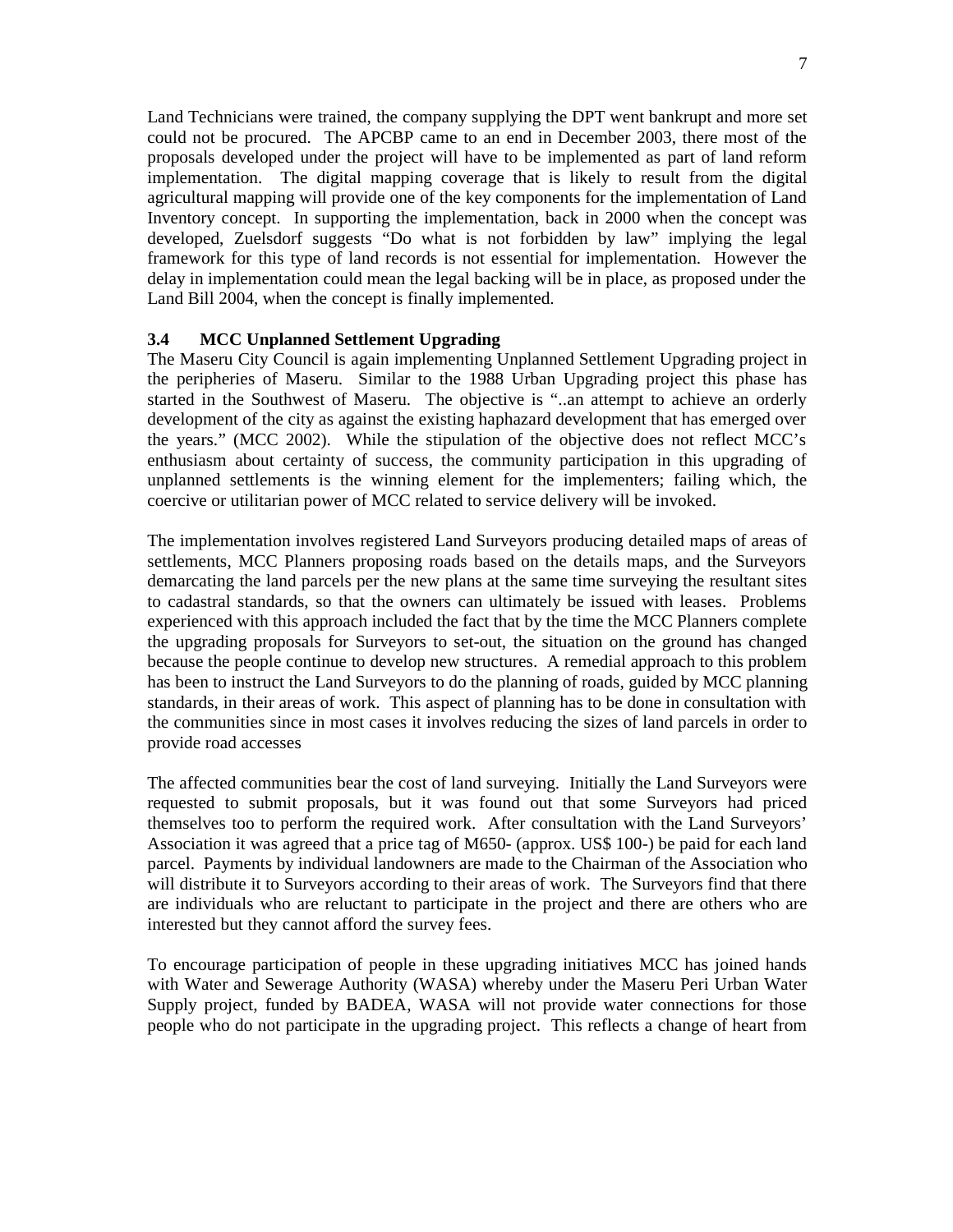$WASA<sup>1</sup>$  who initially had a business approach that they are in the business of selling water regardless of whether the client has formal of informal title. The change resulted when one of their main pipes was dugout by an informal settler who was building a toilet in his plot and felt that WASA had not right to have a pipe in his land.

The main predicament for all these noble initiatives is the lack of institutional capacity in the formal registration system; as pointed out earlier it takes from one to five years to acquire a Land Act lease. Currently, applications for leases pertaining to these initiatives by MCC have not been lodged with the Department of Lands, Surveys and Physical Planning (LSPP). This means when they finally come to LSPP, the system will not be able to handle such an influx of applications. From the land surveying perspective also, there needs to be some discussions to accommodate bulk surveys as opposed to individual plot surveys where the Chief Surveyors Directions indicates that for every polar fix there needs to be an independent check. Such discussion would drastically reduce the examination load.

# 4. **Land Bill proposals**

The realism of missing pieces in the jigsaw parcel of creating functioning land records is summarised in the following stipulation: "The "big picture" needs to acknowledge what global drivers of change exist, understand the current issues in land administration and then begin to substantiate a way forward to facilitate the legal, technical and institutional changes that are necessary in land administration to properly support the sustainable development objectives." (Grant and Williamson, 1999) The following paragraphs highlight key elements of the Land Bill 2004 which are relevant for the creation of land records, however the question of institutional capacity is yet to be addressed in the strategy for implementation of the new land laws.

# **4.1 Principles of Land Bill**

The Land Bill 2004 addresses the following four key principles:

4.1.1 Land occupied by citizens and others is held of a lease which derives its legitimacy and legality from the Constitution; this introduces the three types of leases administered at different levels of local government structures and central government

4.1.2 Land management is devolved from the centre to elected local authorities operating in a transparent and participatory manner. This will facilitate land allocation and management by local authorities established under the Local Government Act 1997. This will entail institutional changes which will require extra resources allocation for implementation.

4.1.3 Introduction of transparent and consistent regulation of the land market. The recognition here is that there exist informal land market which should be formalized in order to control and protect the contracting parties.

4.1.4 Establishment of an efficient, economical and equitable systems of dispute settlement. The proposal here is to introduce specialised courts to address land issues, this is in recognition of a number of pending land cases and development proposals help up due to court cases. In addition the mediation and arbitration processes are formalized.

# 4.2 **Types of leases**

l

4.2.1 Primary leases replace the former allocations of land under the Land Act 1979 which in turn were meant to replace the customary law land tenure system provided for by the Laws

<sup>&</sup>lt;sup>1</sup> Information from verbal interview of MCC project team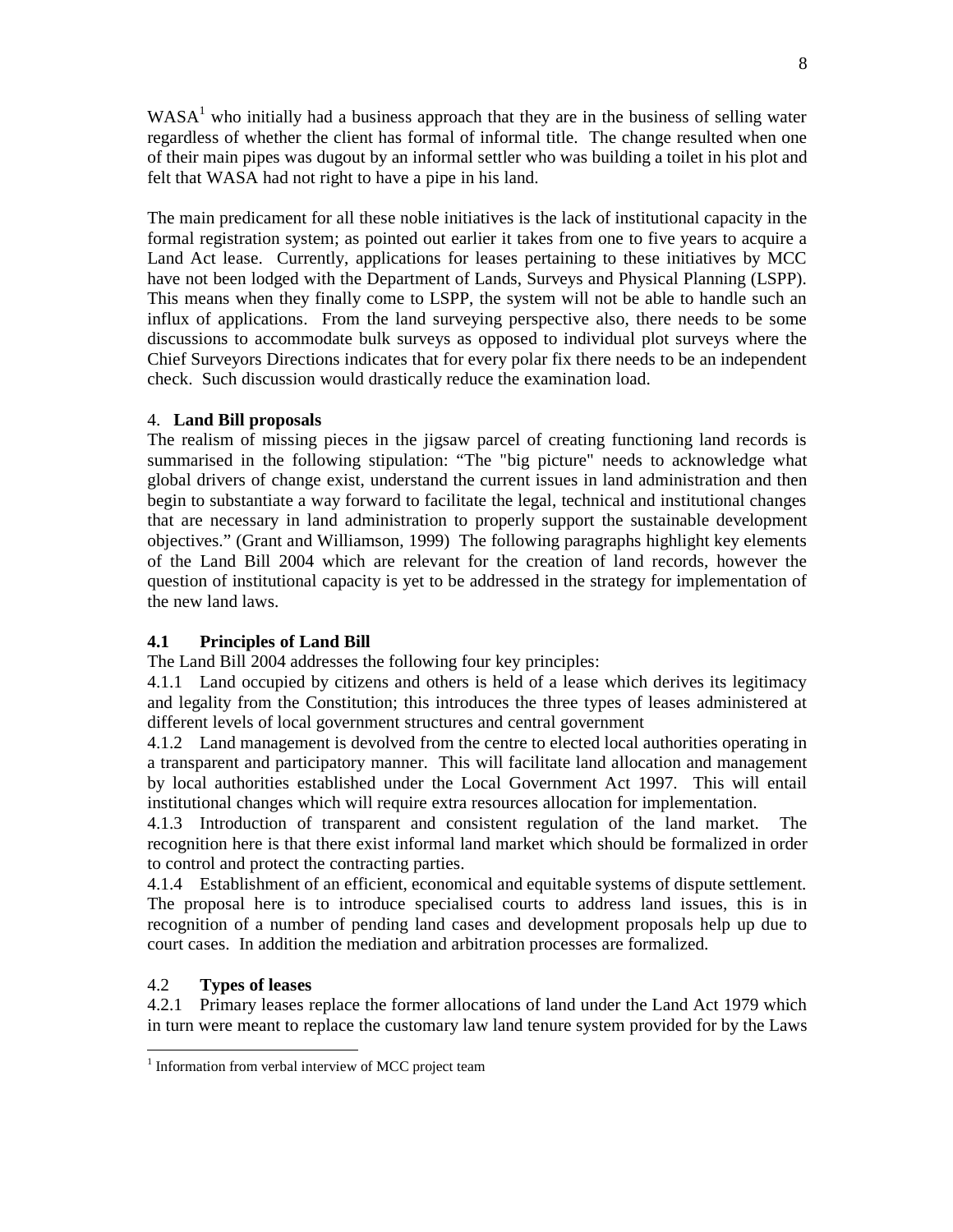of Lerotholi. The nature and incidents of primary leases on the other hand are clearly spelt out in the Bill: in essence they derive their legality and legitimacy from the Constitution which vests the power to allocate land and make grants of land in the King "in trust for the Basotho Nation" while providing that the manner and form of the exercise of this power shall be exercised in accordance with the Constitution and "any other law" that is the Land Bill. The foundational or general law which applies to primary leases, that is the law behind the Land Bill is the customary law. The term 'primary' is given to this lease as it is and will remain for some time to come the primary form or land holding in Lesotho

**4.2.2** Demarcated leases will be the type of leases which citizens may obtain through a process of adjudication of customary law interests in land held for a primary lease.. The specific interests which different people have in land held for a primary lease will be fairly fluid and unwritten and the boundaries of the leased land will likewise be 'unwritten' and fluid. Citizens who wish to move towards greater clarity and specificity in relation to their rights in land may via a process of the adjudication of rights in land obtain a demarcated lease which is registrable in a local register, and which clearly spells out the boundaries of the land and what rights and subject to what limitations the holder of a demarcated lease has. These leases will be fully marketable and available to be pledged as security for a loan. It will be possible for holders of demarcated leases to move from customary law to Roman-Dutch law as the foundational law of the lease.

**4.2.3** Registrable and qualified lease is the existing lease of the Land Act 1979. It is called 'registrable' as it has to be registered in the Deeds Registry. It is granted of land that has been surveyed in accordance with the long-standing principles of surveying. The difference to the existing lease is the introduction of the qualified lease. A qualified lease is a registrable lease but without all the full paraphernalia of final registration. The purposes of a qualified title are to enable land to be alienated in advance of survey; and to enable title to be issued in advance of survey (McAuslan, 2003)

### **4.3 Land dispute resolution**

The Bill introduces Local Land Courts, District Land Courts and the National Land Court for resolution of disputes on land issues. These will be part of the existing Courts systems with special personnel nominated to specialise with land related issues. Similar arrangements have been introduced for Labour Courts. In addition alternative dispute resolution systems is introduced to provide mediation and reconciliation service. This consists Local Mediation Panels in the ten districts and the Mediator at the Central level.

### **4.4 Introduction of land market**

The bill introduces the land market providing for transparent and consistent regulation of the land market. From the natural resources perspective the introduction of Land Market is perceived as catalyst to bring about the mindset change where land can be treated as an economic resource not a free commodity which does not deserve utmost care and protection. Conversely some schools of thought see introduction of Land Market as introduction of social polarisation where land will move from the poor, orphans and disadvantaged groups to the rich and the elites; leading to poverty and social turmoil. The Bill provide for Land Market Board to ensure that land dealings do not expose the disadvantaged groups to unscrupulous land sharks; and those heads of families who would sell the land disregarding the interests of the heirs to the land. The land disposition will therefore have considerations of community interest, future generations, orphans and other disadvantaged groups. Other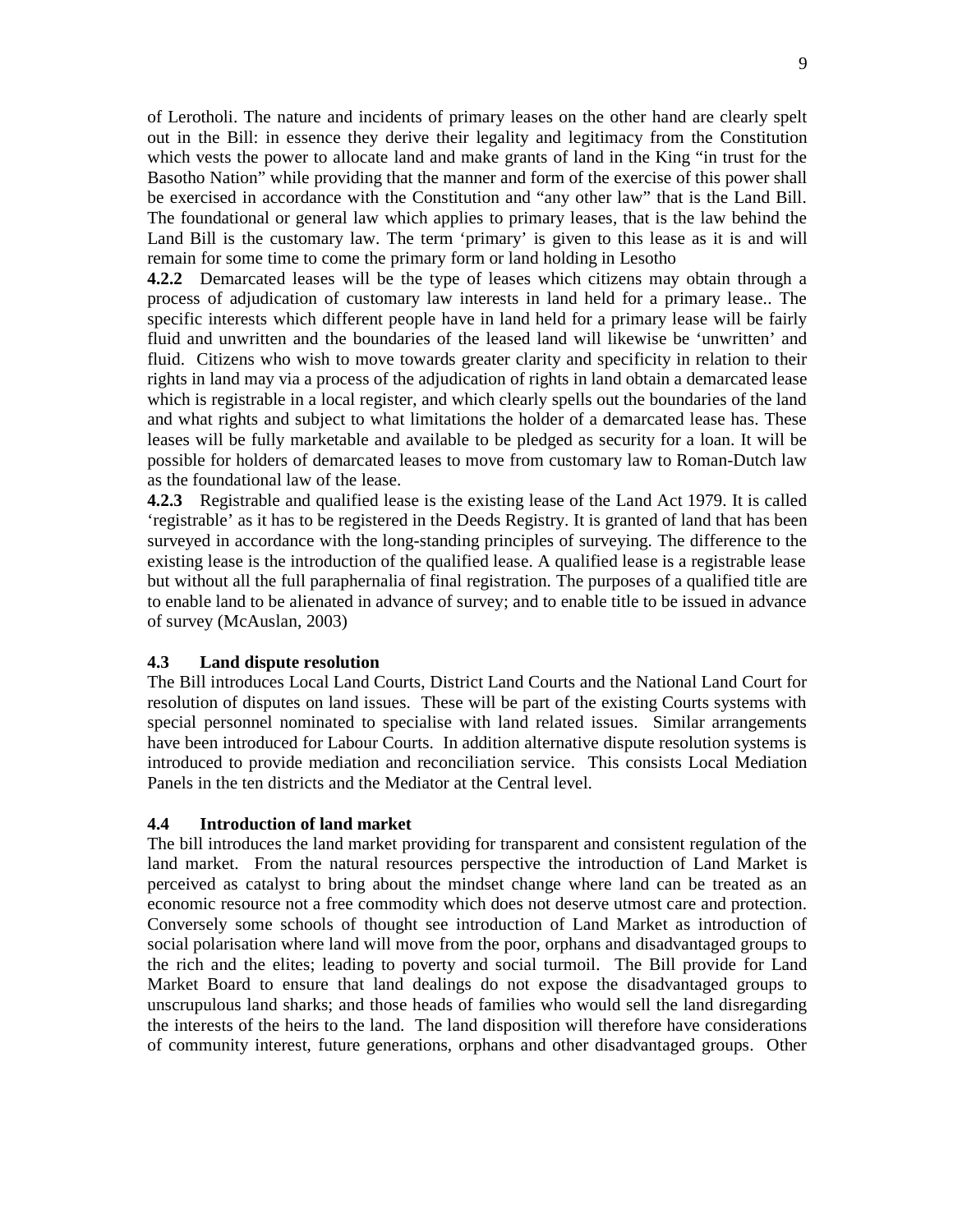land transactions such as sub-leasing of agricultural land, sharecropping and others are also catered for and formalised to ensure protection of the contracting parties.

### **4.5 Decentralised land management**

Another fundamental issue is to ensure that land management is devolved from the centre to elected local authorities operating in a transparent and participatory manner. This recognises the provisions of the Local Government Act 1996 where the land management function is devolved to the local level. The Community councils will therefore be responsible for allocation of land, issuing primary leases and control of land dispositions within their jurisdictions. The Councils will establish standing land affairs committees (SLAC) as subcommittees to oversee the land management issues. At the District level there will be established a District Land Team of technical officers to support the SLACs within the district. The District Council will be responsible for reviewing applications in relation to demarcated and registrable leases and dispositions thereof. The Urban and Municipal Councils will be responsible for determining applications for registrable leases.

### 5. **Conclusions**

The Land Bill 2004 introduces innovations that will go a long way to address the recognition and formalising of informal settlements in the urban peripherals. The ongoing proposals by MCC would be accommodated well under the new law, since rather than attempting to issues applicants with registered leases, the qualified leases would suffice. In addition most of the related records would not necessarily have to be at LSPP but the local authority would keep and maintain such records. The Digital Agricultural Mapping, if it is implemented, will assist the establishment of the graphic records of land parcels, however rudimentary they may be. Formalising of the land market would at the same time imply there are no illegal settlers since the land transactions would be properly controlled. This will facilitate densification of settlements to warrant service provision, because the people would be allowed to subdivide their large land parcels and dispose off the resultant sites.

The major concern will be about the ability to implement the new law. The ability would include the necessary institutional capacity at all levels; the government's will to let go of the ideal environment and let all the informal settlers be formalised as legal, especially when there are many pending cases against some of them and the risk that the settlers whose properties were demolished will sue and seek compensation. The tenure security would be questionable; there may not be doubt between individual transacting on a piece of land, but the financiers would require some state warranting to some of these basis leases which are not registered at the Deeds Registry before issuing a bond on such property. Finally the traditional authorities have no legal role in the new law, which could result in animosities and sabotage from the chiefs; some schools of thought perceive them as being responsible for the dismal failure of the Land Act 1979, which they saw as taking away their birth right of land allocation.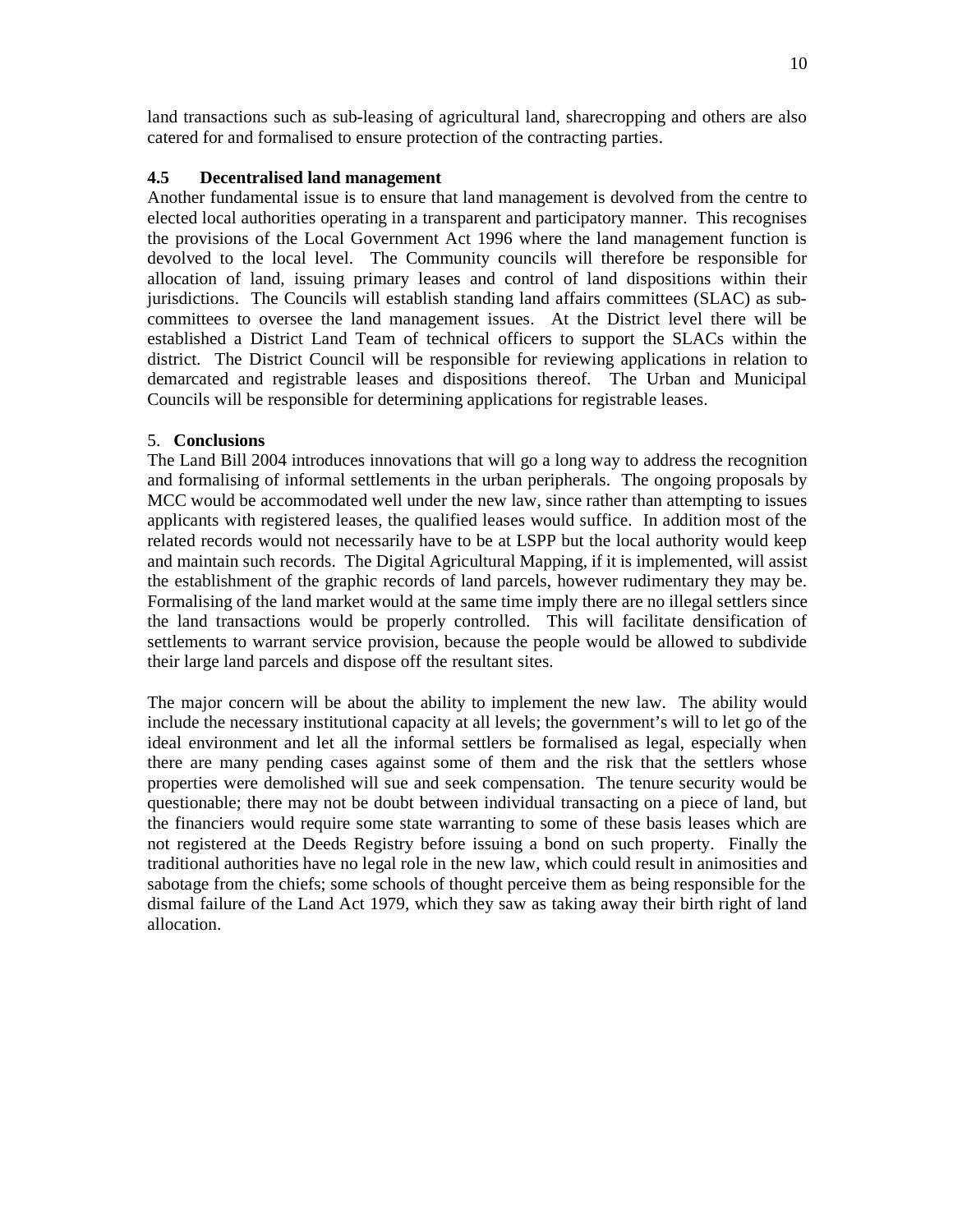#### **References;**

Dale, P, 1999, Is Technology a Blessing or a Curse in Land Administration? Presented at the UN-FIG Conference on Land Tenure and Cadastral Infrastructures for Sustainable Development, Melbourne, Australia

Durand-Lasserve, A, 1996, Regularization and Integration of Irregular Settlements: Lessons from experience, Working paper No.6, UNDP/UNCHS (Habitat)/World Bank

Grant,D and Williamson, I, 1999, Foreword For Un-Fig Workshop And Conference Proceedings, Melbourne, Australia,

Lesotho Government, 2000, Report of the Land Policy Review Commission

Lesotho Government, 2002, Draft National Land Policy second version

Lesotho Government, 2004, Concept note on the creation of inventory of fields

Lesotho Government, 2004, Judgment on Loanika Moletsane and 42 others versus Attorney General and Minister of Local Government by Justice WCM Maqutu in the High court of Lesotho (Civ/APN/163/2001)

Maseru City Council, 2002, Unplanned Settlements – Upgrading report

McAuslan, P, 2003, Draft Bill For A Land Act: Clause By Clause Commentary

Simpson, S R, 1976, Land Law and Registration, Cambridge, University Press

Steyn, L, 2003, Procedures for Land Applications in Lesotho, research report of land reform project

Ting, L and Williamson, I, 1999, Land Administration and Cadastral Trends – A Framework for Re-Engineering, UNFIG conference, Melbourne, Australia

UNFIG, 1999, The Bathurst Declaration

### **Biographical notes**.

Relevant educational qualifications include BSc Land Surveying from North East London Polytechnic in 1982 and MSc Land Surveying and Land Management University of Natal in 1999. Held various positions in the Lesotho Government Survey Department culminating in the position of Chief Surveyor in 1995. Seconded to coordinate the Lesotho's land reform programme from July 2000 to June 2004. Involved in the introduction of computerised land records in the Department, various mapping projects and development of the National Land Policy and the National Land Code as part of the land reform process.

Publications: LESOTHO'S LAND TENURE REFORM: PAYING SPECIAL ATTENTION TO WOMEN'S ACCESS TO LAND RIGHTS Presented at the International Conference on Access to Land: Innovative Agrarian Reforms for Sustainability and Poverty Reduction, Bonn, Germany March 19 - 23, 2001